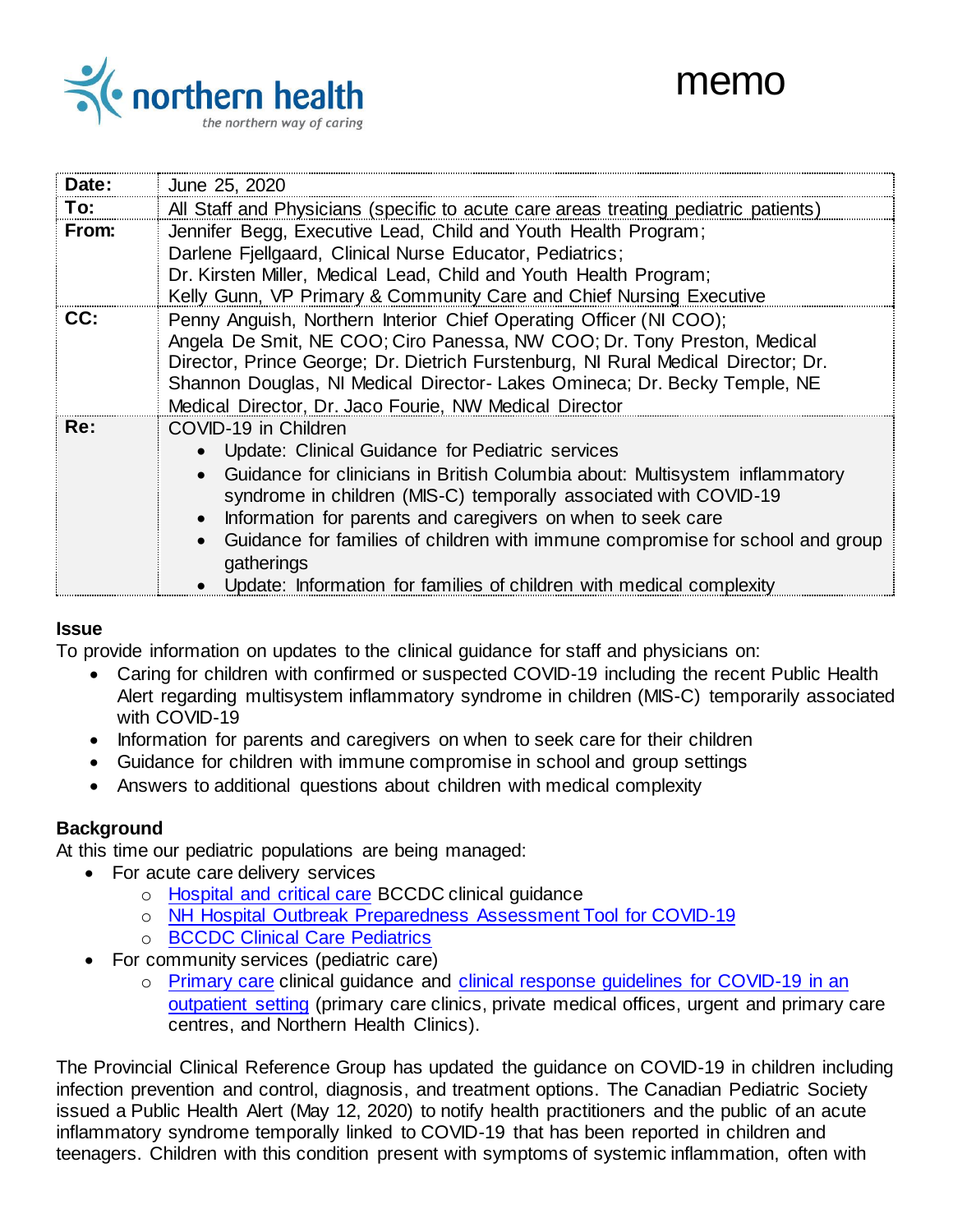features of Kawasaki Disease; they can quickly become critically ill and there have been deaths reported.

Child Health BC along with health authority partners has developed recommendations for parents and caregivers on when to seek care for their children. This was developed to address the risks of not seeking medical care, including routine immunizations, which can be much higher than the risks of a child getting sick from COVID-19. In addition, there has been guidance developed for families of children with immune compromise in school settings and group gatherings and an update to the information for families of children with medical complexity.

## **Clinical Guidance:**

- Refer to provincial quidance available through: [BCCDC Clinical Care Pediatrics](http://www.bccdc.ca/health-professionals/clinical-resources/covid-19-care/clinical-care/pediatrics)
- Health care providers refer to Clinical Guidance- Multisystem Inflammatory Syndrome in [Children \(MIS-C\) Temporally Associated with COVID-19](http://www.bccdc.ca/Health-Professionals-Site/Documents/COVID19_MIS-C_ClinicianGuidance.pdf) and [Canadian Paediatric Society-](https://www.cpsp.cps.ca/uploads/private/CPSP_Public_Health_Alert_Acute_inflammatory_illness_and_COVID-19.pdf)[Public Health Alert w](https://www.cpsp.cps.ca/uploads/private/CPSP_Public_Health_Alert_Acute_inflammatory_illness_and_COVID-19.pdf)hen children 0-19 years of age are presenting with:
	- o Fever >3 days **AND two** of the following:
		- a) Acute gastrointestinal symptoms (abdominal pain, vomiting, diarrhoea)
		- b) Rash or bilateral non-purulent conjunctivitis or muco-cutaneous inflammation signs (oral, hands or feet)
		- c) Hypotension or shock
		- d) Features of myocardial dysfunction, or pericarditis, or valvulitis, or coronary abnormalities (ECHO findings or elevated Troponin/BNP/NT-proBNP)
		- e) Evidence of coagulopathy (abnormal PT, PTT, elevated d-dimer)

## **AND**

Elevated markers of inflammation such as ESR, C-reactive protein, or procalcitonin **AND** 

No other obvious microbial cause of inflammation, including bacterial sepsis, staphylococcal or streptococcal shock syndromes **AND** 

Evidence of SARS-CoV-2 infection (positive PCR test or serology), or close contact<sup>1</sup> with a confirmed or lab-probable COVID-19 case.

## **Recommendations**

All pediatric populations should be advised to avoid coming to health care facilities unless absolutely necessary. Most children with COVID-19 are generally presenting with mild illness. Children with complex underlying medical conditions or immune suppression may present with more severe disease.

## **Cases of MIS-C are reportable under the Reporting Information Affecting Public Health**

**Regulation and** *Public Health Act***.** Please contact your local Medical Health Officer to report cases of MIS-C. They can provide guidance regarding further testing required to confirm COVID-19 and liaise with the consultant pediatric specialists.

They can be reached through:

**Northern Health Communicable Diseases Hub** 

**Mon – Fri, 8:30 am – 4:30 pm**

- $250 565 2990$
- 1-855-565-2990
- Fax: 250-649-7071

**After hours**- Medical Health Officer on call (250-565-2000, press 7, ask for the Medical Health Officer on call).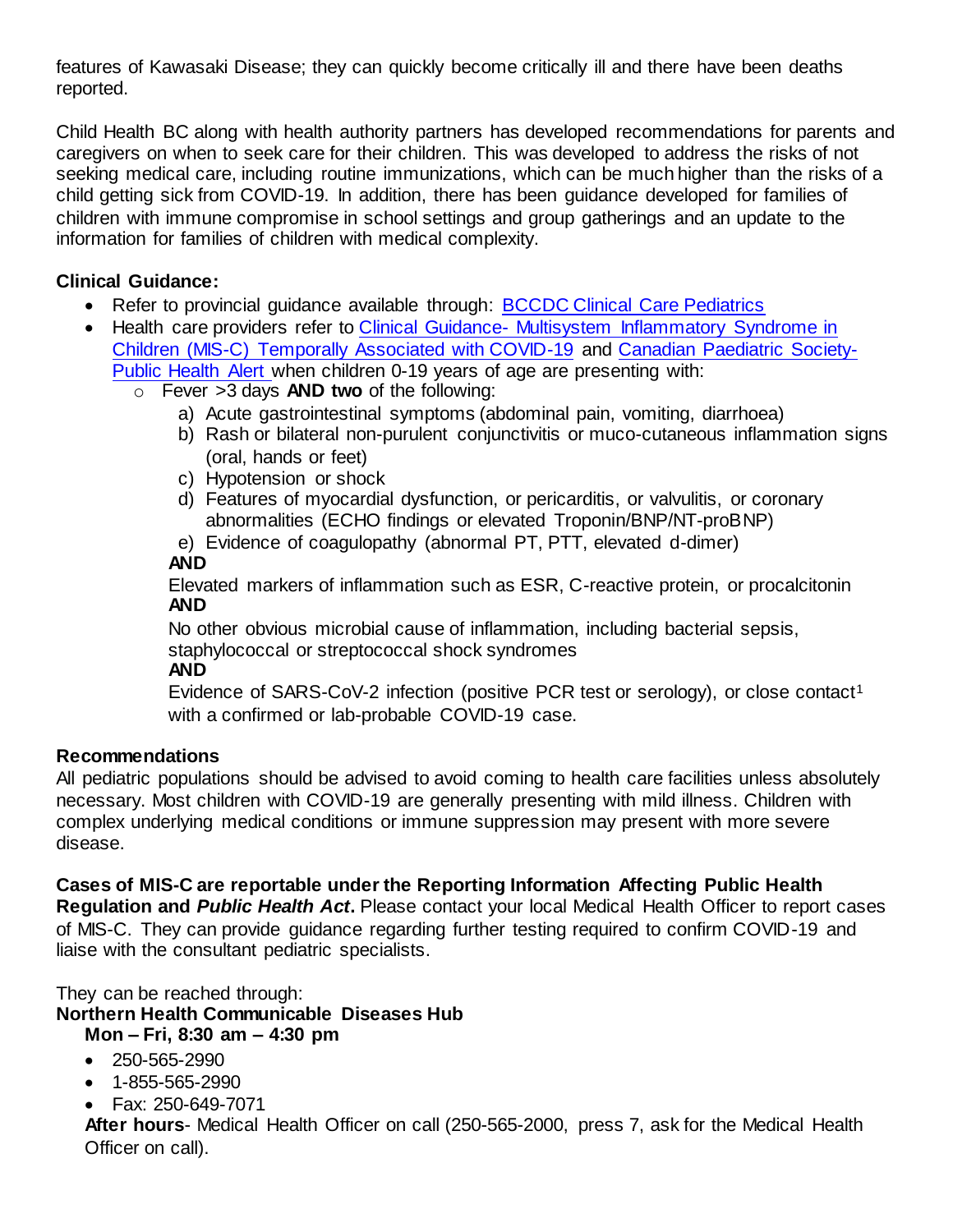Direct parents and caregivers to [A Message to Parents and Caregivers of Children During the](https://www.childhealthbc.ca/sites/default/files/a-message-to-parents-and-caregivers-final_0.pdf)  [COVID-19 Pandemic](https://www.childhealthbc.ca/sites/default/files/a-message-to-parents-and-caregivers-final_0.pdf) for guidance and further information on when to seek medical care for their children.

Refer to the [Pediatric Clinical Guidance for COVID-19,](http://www.bccdc.ca/Health-Professionals-Site/Documents/COVID-19_Pediatric_clinical_guidance.pdf) some key updates are highlighted below.

#### **Infection Prevention and Control**

In brief, respiratory droplet and contact precautions should be used for all suspected or confirmed cases of COVID-19. Airborne precautions (including an N95 mask and protective eyewear/face shield, gown and gloves) should be used for any aerosol generating procedures (AGMPs).

AGMPs include:

- Endotracheal tube insertion or removal
- Tracheotomy
- Bronchoscopy
- Nebulized therapy

The full list of AGMPs is available at: [http://www.bccdc.ca/Health-Info-Site/Documents/Respiratory](http://www.bccdc.ca/Health-Info-Site/Documents/Respiratory-protection-COVID19.pdf)[protection-COVID19.pdf](http://www.bccdc.ca/Health-Info-Site/Documents/Respiratory-protection-COVID19.pdf)

#### **Clinical Features and Diagnosis**

Pediatric studies are consistently reporting that most children have mild disease or asymptomatic infection. It is not known why children are significantly less affected compared to adults.

Compared to adults, children report more gastrointestinal symptoms, including abdominal discomfort, nausea, vomiting, and diarrhea. These gastrointestinal manifestations may be the sole presentation, without any accompanying respiratory symptoms.

New data suggests that COVID-19 can present with skin changes, including acrocyanosis, pernio-like changes, and acral ischemia. Skin lesions may appear as acrally distributed red-purple papules or nodules and should prompt testing and referral to a pediatric dermatologist.

Recently there has been a small rise in the number of critically ill children presenting with multisystem inflammatory diseases, with overlapping features of toxic shock syndrome and atypical Kawasaki disease. Many of these children have tested positive for COVID-19.

#### **Who to test:**

This changes frequently; please refer to **BCCDC** guidelines for up to date testing criteria.

#### **Management and Treatment**

Therapeutic options for COVID-19 are actively being studied worldwide and rapidly evolving. The majority of data available is from adult literature. Current literature suggests that most children will have mild disease and will recover at home 1-2 weeks after symptom onset with no medical intervention necessary.

#### **Supportive Care**

**Recommendation:** Supportive care is the only known effective therapy for COVID-19. Use conservative fluid management when there is no evidence of shock.

**Recommendation:** Acetaminophen and ibuprofen at routine doses can be safely administered for fever and symptom relief in children with suspected or confirmed COVID-19.